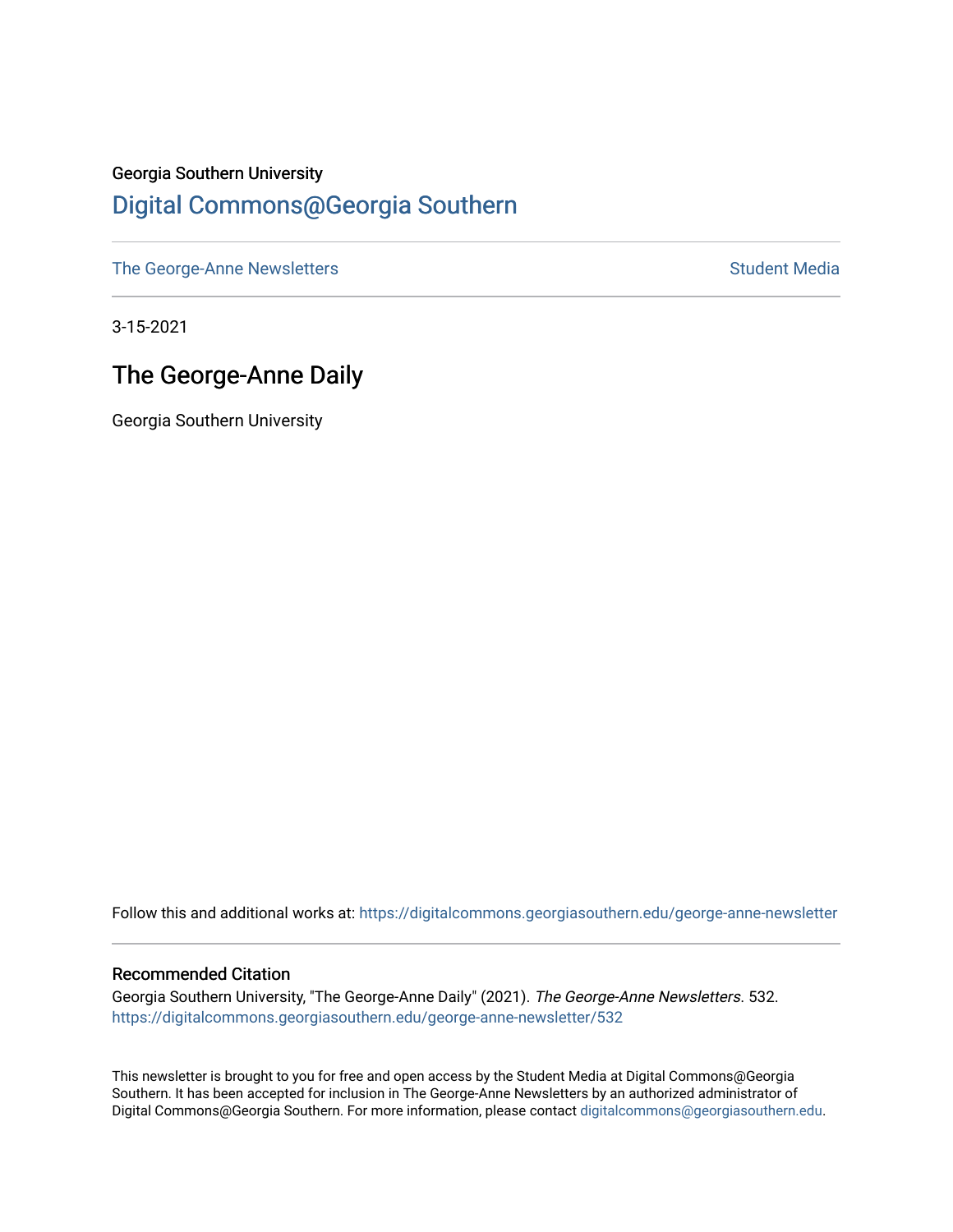# THE GEORGE-ANNE DAILY  $f$  $q$  $q$  $q$

# **Top stories from March 15, 2021**

Welcome to The G-A Daily newsletter! Thank you for your present and future readership. Be sure to keep up with us through our social media links above.



# **YOUR LATEST NEWS FROM THE GEORGE-ANNE**

### **Georgia Southern officials [announce 19 positive COVID-19](http://r20.rs6.net/tn.jsp?f=001vq45ehJv6iAPnYt8ryrXLMXA0KgnSCV7299uy939FepKOp2cnHVXFI90vaa9Bl-_Y2AAprpCELRUmO-VC6ED5CiyWHGV9qtGcJE1zQjs_ylrURr6_U-7LfqYxal9o5LkCUbYuxRs8qvnfqhWhxOnI-7SRxtlYR91QAimqvATS_eLNb9qDOh7enOrANNDZlywp00uIzm7lplbCm6ZKUV-LVmNGXJQMcUFNPMST2IWUSOmFkb-B4ML6x4vxEMVwAuHR5eNgZniM-ReTDnwYAHqlQ==&c=yRsO49KgJyVigMbA7IHdph1lJkh2QgfNQ1fOGwMejMEGeAKgq3HCrw==&ch=6qCwhMRfVBLYiqKxFEJO8uPsIVhvx9-rtIXZhROaZydaoD9w-eAmbA==) ahead of its tenth week**

"the report below indicates a continued decrease of total cases from the previous week with 4 university-confirmed cases and 15 self-reported cases last week" said a disclaimer on the GS' reporting website.

| Week<br>(Monday -<br>Sunday) | <b>University</b><br>Confirmed<br><b>Positive Cases</b> | <b>Unconfirmed Self</b><br>Reported <sup>*</sup><br><b>Positive Cases</b> | <b>Total Reports</b><br>By Role |                         | <b>Total Reports</b><br><b>By Campus</b> |                         |         | <b>Reports Total</b> |
|------------------------------|---------------------------------------------------------|---------------------------------------------------------------------------|---------------------------------|-------------------------|------------------------------------------|-------------------------|---------|----------------------|
|                              |                                                         |                                                                           | Employees                       | Students                | Statesboro                               | Armstrong               | Liberty |                      |
| 3/14/2021                    | $\circ$                                                 |                                                                           | ö                               |                         |                                          | $\mathbf{o}$            | $\circ$ |                      |
| 3/13/2021                    |                                                         | $\circ$                                                                   | ö                               | f,                      | ï                                        | $\circ$                 | $\circ$ |                      |
| 3/12/2021                    |                                                         |                                                                           |                                 |                         |                                          |                         | $\circ$ | $\overline{a}$       |
| 3/11/2021                    | $\circ$                                                 | $\overline{\mathbf{z}}$                                                   | ö                               | $\overline{\mathbf{z}}$ | $\overline{\mathbf{z}}$                  | $\circ$                 | $\circ$ | ä                    |
| 3/10/2021                    | $\overline{a}$                                          |                                                                           | $\circ$                         | $\overline{a}$          | $\overline{a}$                           |                         | $\circ$ | $\overline{a}$       |
| 3/9/2021                     | $\Omega$                                                | $\overline{a}$                                                            | ö                               | $\overline{z}$          | $\overline{a}$                           | $\alpha$                | $\circ$ | $\overline{a}$       |
| 3/8/2021                     | $\circ$                                                 | $\overline{8}$                                                            | $\overline{a}$                  | $\ddot{\rm s}$          | 5                                        | $\overline{\mathbf{3}}$ | $\circ$ | s                    |
| <b>Totals</b>                | <b>Total</b><br>Confirmed                               | <b>Total Self</b><br>Reported*                                            |                                 |                         |                                          |                         |         |                      |
|                              | 4                                                       | 15                                                                        |                                 |                         |                                          |                         |         |                      |